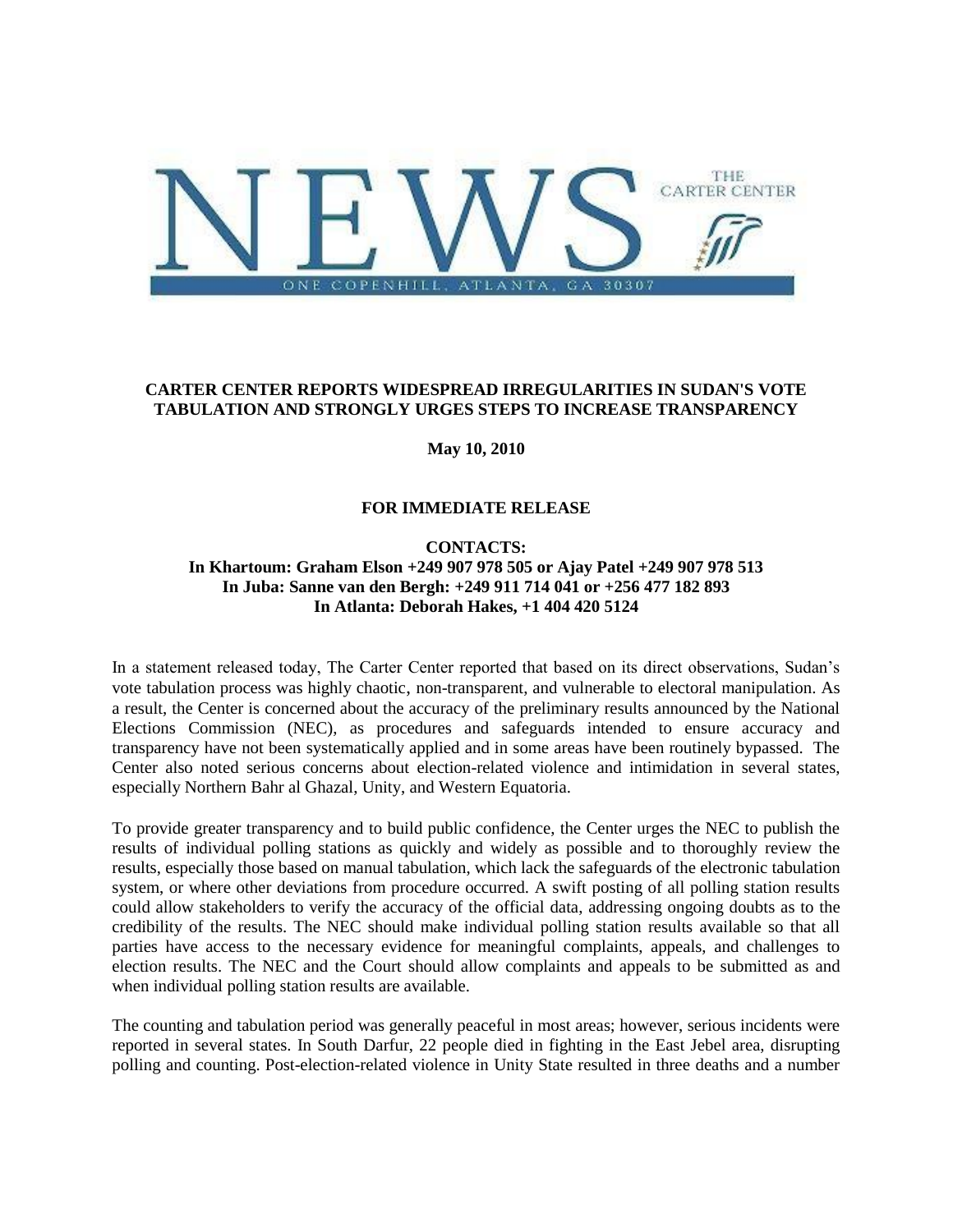of injuries. The Center expressed alarm about this incident and urged the security forces, local authorities, political parties and candidates to demonstrate restraint and respect for peaceful civil protest. Beyond the serious violence in South Darfur and Unity State, there were also instances of unwarranted detention and mistreatment of state High Election Committee (SHC) staff by security forces in Northern Bahr al Ghazal and Western Equatoria. In Central Equatoria, theft of computers and gubernatorial Results Forms from the SHC by unidentified armed security forces is of great concern. It is important that state authorities abide by the rule of law and ensure that citizens, candidates, and election management staff are not harassed or unlawfully detained. Moreover, both the Government of National Unity and Government of Southern Sudan have an important role to play in promoting security of the person.

A number of political parties have rejected, or declared that they will challenge, the election results in court. It is essential that the NEC and the National Supreme Court act in a timely fashion to facilitate this process impartially and in compliance with Sudan's international commitments.

While welcoming the holding of national elections in Sudan, the Center notes that the elections are only one of a broader set of commitments in the Comprehensive Peace Agreement (CPA). In the months ahead, it is important that Sudan ensure that the flaws and irregularities in the 2010 elections are addressed so that future electoral processes are improved and a substantive democratic transformation is enabled. Improving the conduct of anticipated elections in Gezira, South Kordofan, and other areas is critical. In addition, Sudanese leaders need to redouble efforts to address the other democratic commitments outlined in the CPA that remain unfulfilled.

The Carter Center Election Observation Mission has been in Sudan since February 2008 following an invitation from the leaders of the Government of National Unity and the Government of Southern Sudan. In early-April 2010, the Center deployed more than 70 short-term observers to observe the balloting, counting, and tabulation processes for the national elections. The Carter Center observation mission was led by former U.S. President Jimmy Carter, former Algerian Foreign Minister and member of the Elders Lakhdar Brahimi, former prime minister of Tanzania and Justice Joseph Sinde Warioba, and Carter Center President and CEO Dr. John Hardman. Following the conclusion of polling on April 15, Carter Center observers remained in all the states of Sudan to observe the counting and tabulation process at polling stations and centers, state data centers, and the national data center in Khartoum. Carter Center core staff and long-term observers continue to assess the post-election complaints and appeals process and their resolution, and will remain to observe the preparations and implementation of the state legislative assembly elections in Gezira and South Kordofan and other rescheduled elections.

The Carter Center assesses Sudan's electoral process against the country's 2005 Comprehensive Peace Agreement, Interim National Constitution, the National Elections Act, the Political Parties Act, and the international obligations required of Sudan by international treaties. The Center's observation mission was conducted in accordance with the Declaration of Principles for International Election Observation.

**The following statement covers the counting and tabulation phase. The Center released a report on April 17 on the polling phase of the election that should be read in conjunction with this statement, which is preliminary. The Carter Center will publish a final report after the end of the electoral process.**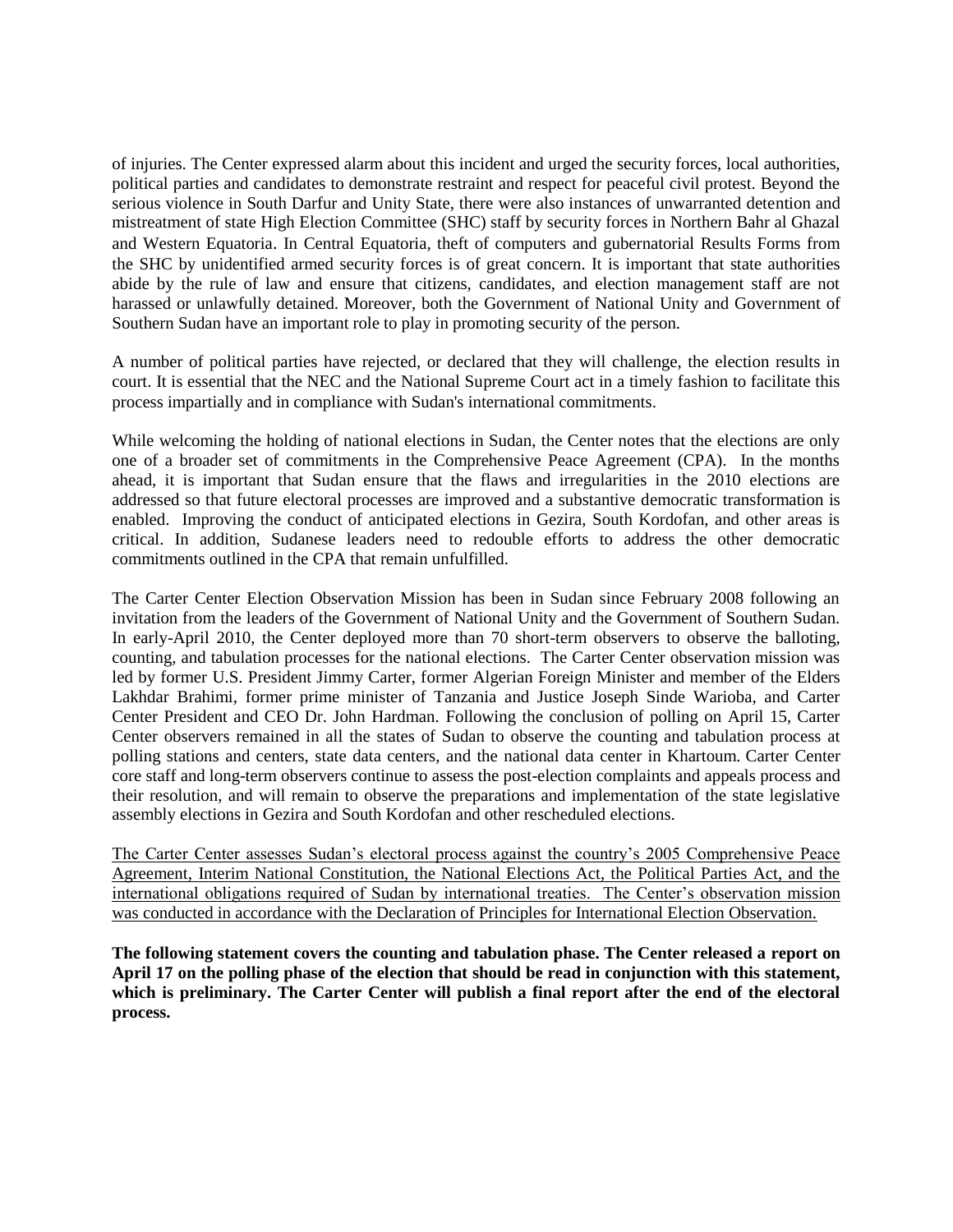# **STATEMENT ON SUDAN'S COUNTING AND TABULATION PHASES**

# **May 10, 2010**

The Carter Center commends the efforts of Sudan's polling and data entry staff to work long hours during the counting and tabulations process—on the heels of five full days of voting—and recognizes the collegial spirit shown by most political party agents and members of the security forces in supporting relatively peaceful counting and tabulation. In spite of these efforts, the Center reports that the counting and tabulation phases of Sudan's national elections were highly disorganized, non-transparent, and vulnerable to electoral fraud.

With state assembly elections still to be held in Gezira and Southern Kordofan and re-run races due to be held for dozens of seats throughout Sudan, it is important that measures be taken to correct the identified deficiencies in order to ensure the integrity of future polling.

On April 16, after five days of polling, counting of ballots began at polling stations around the country. Results Forms were then transported to the state High Election Committees (SHCs) for tabulation in the state capitals with results from each state then transmitted to the National Elections Commission (NEC) in Khartoum. There were delays in counting in some areas and logistical problems with the retrieval of ballots and Results Forms.

The NEC's system for the counting and tabulation phases was implemented inconsistently, a problem compounded by insufficiently trained staff, inadequate resources, a lack of transparency and logistical problems in many of Sudan's states. While the NEC designed an electronic tabulation system that contained numerous safeguards for data entry, the process was generally not followed as prescribed. This prevented key verification steps from occurring and compromised the accuracy of the results. In some cases, officials resorted to manual tabulation and ignored the NEC's planned data security measures. The Carter Center urges the NEC to comprehensively verify the results received from SHCs to ensure that the integrity of the election is not further undermined.

The NEC is entitled to declare final results up to 30 days after polling has ended.<sup>1</sup> Since full polling station results are not yet available, candidates' ability to challenge results is substantially limited. Premature declaration of the final results will preclude candidates' recourse to challenging election outcomes. The NEC and the Court should use its authority to ensure that complaints and appeals may be filed on the basis of disaggregated, individual polling station results when they are available.<sup>2</sup>

Carter Center observers remained in all states of Sudan<sup>3</sup> to observe the counting and tabulation process at polling stations and centers, state data centers, and the national data center in Khartoum. The statements in this report are drawn from the direct observations of Carter Center observers and core staff members.

 $\mathbf{1}$ National Elections Act, Article 82.

<sup>2</sup> The NEC has previously demonstrated its discretion to alter the complaints period when its start was postponed until after the Presidential results were released.

<sup>&</sup>lt;sup>3</sup><br>The Center did not observe the full tabulation process in West Darfur because of security concerns and withdrew its observer team prior to completion of tabulation.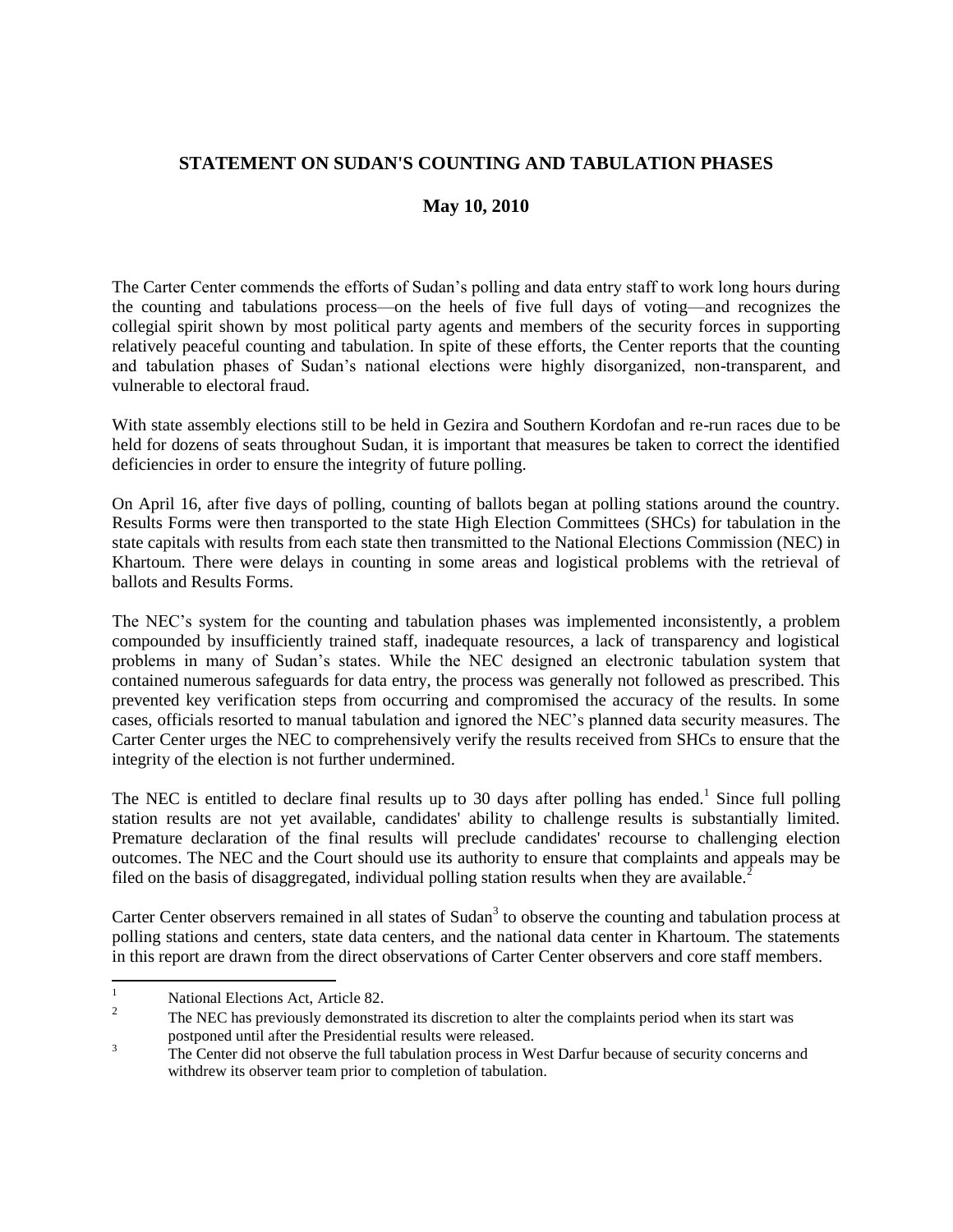## **Counting**

An accurate and non-discriminatory vote counting process, including the announcement of results, is an essential means of ensuring that the fundamental right to be elected is fulfilled.<sup>4</sup> The Center notes the failure of officials to follow proper administrative procedures and to reconcile the number of ballots received with the number of ballots counted (i.e., valid, invalid, spoiled, and unused). This resulted in a significant number of Result Forms being inaccurately completed. The failure to correctly reconcile votes cast at the polling station created a significant burden for the SHCs and left the results process more vulnerable to manipulation at subsequent stages.

In most areas, counting began on April 16, the day following polling, in accordance with directives issued by the NEC. However, in Blue Nile, Gedaref and Upper Nile counting commenced immediately following the close of polling, demonstrating that a number of areas did not receive adequate instructions, nor did the station workers receive their prescribed rest.

In Abyei, Eastern Equatoria, Jonglei, Lakes, South Kordofan and Upper Nile, the Center witnessed political party agents assisting polling officials in counting ballots, although the Center cannot conclude that this practice was conducted with malicious intent. In West Darfur and Eastern Equatoria, security personnel participated in the counting process in contravention of electoral procedures.<sup>5</sup>

Carter Center observers reported that votes were often determined to be invalid when the marks upon them were not placed exactly within the circle, even when the intent of the voter seemed clear. According to Section 77 of the National Elections Act of 2008 (NEA), the vote should be considered valid as long as the voter's choice can be reasonably ascertained without any doubt. This is also in line with international best practice.

Forms were routinely not completed properly nor displayed outside of polling stations as required to ensure transparency.<sup>6</sup> There was a lack of consistency in releasing results at the polling stations, with practice varying widely from state to state. The posting of results at the polling station level directly after counting has concluded helps to increase the transparency of the process. The failure to post results in all locations represents a lost opportunity to improve confidence in the integrity of election results at the community level.

## **Retrieval of Sensitive Materials**

Logistical problems, which delayed the distribution of ballots to constituencies nationwide, also hindered the retrieval of ballot boxes**,** results forms, official complaints and other sensitive materials at the conclusion of the count. In South Kordofan and throughout Southern Sudan, the removal of materials from rural areas was delayed by several days due to transportation problems. This increased the potential for manipulation and delayed the start of tabulation in some states. The support of the United Nations Mission in Sudan (UNMIS) to the NEC in transporting electoral materials to the state capitals from remote locations was vital.

 $\frac{1}{4}$ International Covenant on Civil and Political Rights, Art 25(b)

<sup>&</sup>lt;sup>5</sup> NEC Polling and Counting Guide for Election Officials, p  $27$ ; At one polling station in El Geneina, security personnel were the only people observed counting the ballots.

<sup>&</sup>lt;sup>6</sup> The display of polling station level results is recognized as international good practice. See for examples, EISA and Electoral Commissions Forum of SADC, PEMMO, p. 26. Promoting access to information is one of Sudan's commitments, see for example, UN Convention Against Corruption (UNCAC), art. 13(b).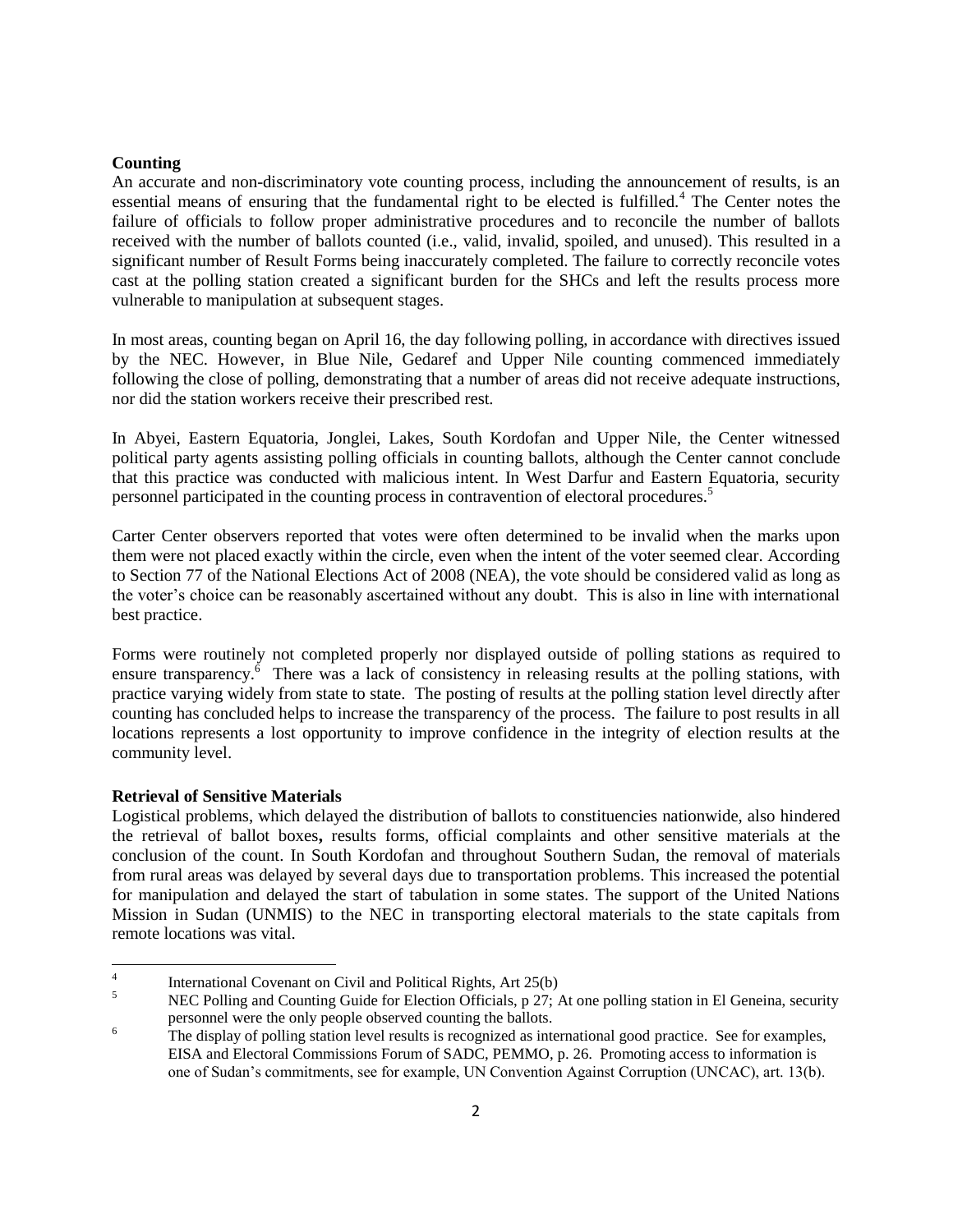### **Tabulation**

Carter Center observers reported that the tabulation process was chaotic and lacked transparency throughout the country, raising serious questions about the accuracy of election results. The integrity of the process was undermined by a series of problems, including: inadequate training for data entry staff, a failure to use established safeguards against fraudulent or erroneous results, design flaws in the electronic tabulation system, and alterations of results that deviated from standard procedures. While alterations to results were often an attempt to correct mathematical errors, in some cases numbers were arbitrarily changed without clear explanation.

Carter Center observers in state tabulation centers noted wide-ranging problems with the vast majority of Results Forms handled by data entry staff. Common problems included clerical errors, simple mathematical miscalculations or discrepancies in the reconciliation data on the Results Forms. The Center directly observed many forms with serious flaws, including forms returned blank or with critical information missing such as the polling center, station, constituency information or results. This was a problem observed routinely in data centers in 16 states. Observers reported that forms frequently did not bear the stamp or have complete signatures of the polling station head or political party agents, measures intended to demonstrate the acceptance of the reported results by relevant stakeholders.

The NEC should address the allegations of inaccuracy that have been raised in numerous constituencies and states in order to build public confidence in the results.

#### *Access to tabulation centers*

Political party agents as well as domestic and international observers had difficulty in accessing and observing the tabulation process. The role of security agencies and SHC staff in preventing or limiting access by party agents and domestic and international observers in the tabulation centers runs counter to provisions of the NEA, Article 80, Sudan's obligations,<sup>7</sup> and also to international and regional best practice.

In seven states, Carter Center observers were completely denied or given only limited access to the tabulation process, contrary to the Center's Memorandum of Understanding with the NEC. In El Fasher, North Darfur, Carter Center observers were repeatedly prevented from observing tabulation, only to find that the SHC was holding night tabulation sessions despite being told by data entry staff that the state's data center had closed at 6pm. In Khartoum and South Darfur, observers found that parallel tabulation operations were taking place in different locations – one being the official data center to which observers had access and the other where manual tabulation occurred and access was limited. In Upper Nile, Center observers reported that all tabulation of forms appeared to be conducted manually in a locked room to which they had limited access and where political party agents and observers were notably absent.

Domestic observer accreditation badges issued for some organizations were only valid from April 11-18, thereby restricting their ability to observe the entirety of the tabulation process. In some cases, SHC officials did not allow Sudanese observers and party agents access to the tabulation centers, while in four

 $\overline{7}$ Access of political party agents and domestic observers is supported by Sudan's international commitments, such as ICCPR, article 25; UN Office of the High Commissioner for Human Rights, General Comment 25, Paragraph 20. The access of international observers is required by regional and international best practice, EISA and Electoral Commissions Forum of SADC, PEMMO, p. 26, International IDEA, *Legal Framework*, p77-78.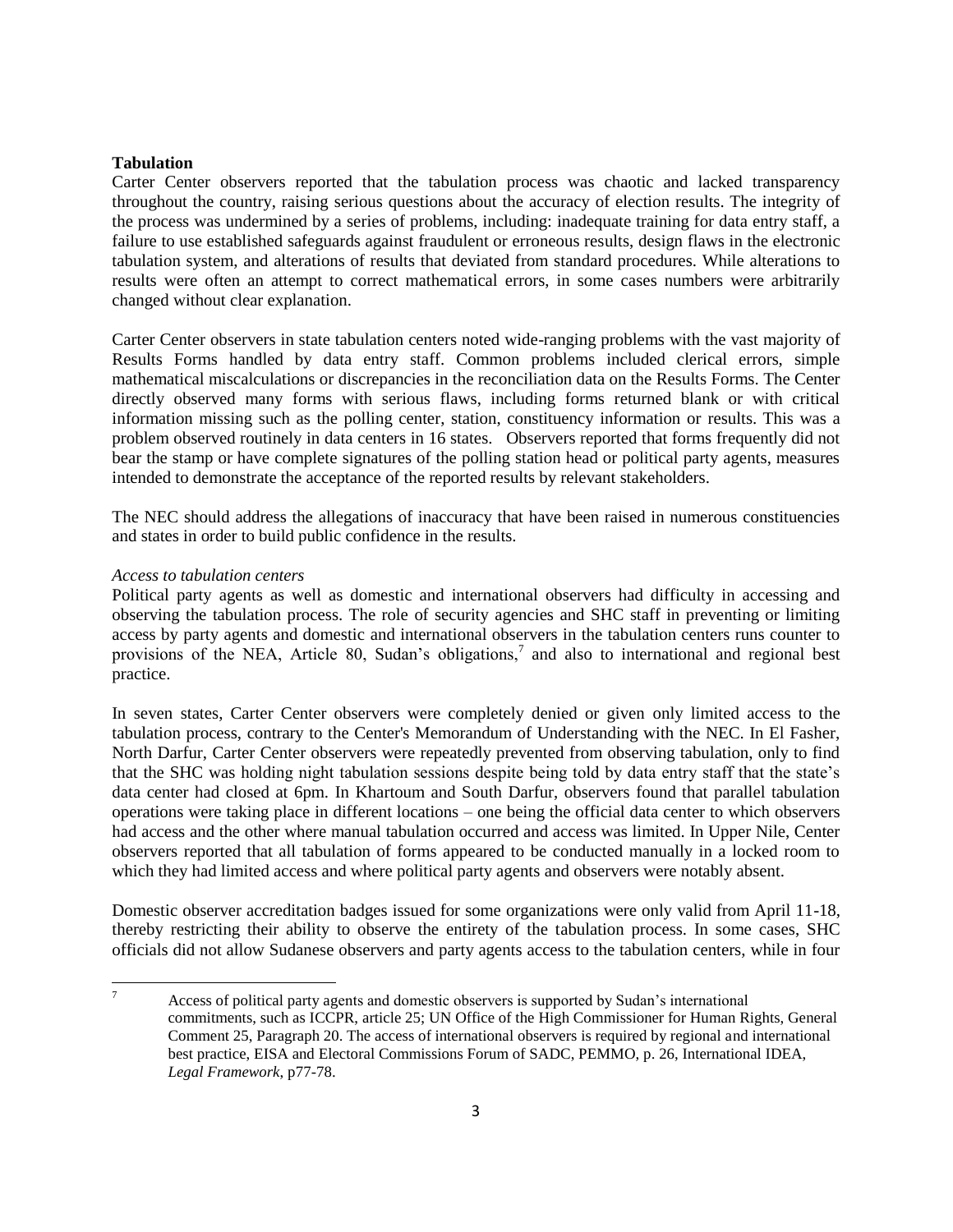SHCs the data center rooms were cramped, restricting the number of observers who could be present at a given time. The lack of awareness by many domestic observers and party agents that access to the data center was permitted also contributed to their limited presence.

## *Inadequate preparations for tabulation*

In nine states, The Carter Center observed that officials had, in general, not made adequate preparations to conduct tabulation. Of these affected states, observers reported that six SHCs had only just begun to recruit and train necessary staff when counting ended. The operational manual was finalized on April 12 and not received by SHCs until just days before tabulation started, leaving little time for familiarization with the complex system. This led to the late or inadequate training of data entry staff and management.<sup>8</sup> Delays in the payment of staff temporarily halted tabulation in Central Equatoria, Eastern Equatoria, Northern Bahr al Ghazal, Jonglei and Lakes, with a number of confrontations and scuffles occurring in the vicinity of SHC offices.

# *Compromising tabulation safeguards*

To ensure that genuine arithmetical errors are detected, as well as to identify cases where results are questionable, the NEC developed a dual entry results management system based on an Excel spreadsheet to be used concurrently with a more sophisticated software results management system.<sup>9</sup> Only when used together were the appropriate safeguards in place to isolate results that required further investigation and corrections. The results management system included built-in warnings that flagged for closer scrutiny those polling stations with various potential anomalies, e.g., where the number of participating voters was greater than 95 percent of the number of registered voters, where the number of ballots issued to voters was higher than the number of registered voters or participating voters, and where the total number of votes in the ballot box was higher than the number of registered voters.<sup>10</sup> If any of the 11 quarantine factors were triggered, the entry was flagged and should not have been released until an appropriate investigation was conducted and corrective measures taken.

However, in over half of the states monitored, Carter Center observers reported that the SHC employed only one component of the electronic system. This prevented the results management safeguards from being applied properly and opened the door to actions that could compromise the integrity of the process.

Even in the data centers that used both systems as designed, the automatic safeguards provided by the results management system were observed to be overridden or ignored by data entry staff in a number of states. There was a high-level of quarantined results in most states; informed sources reported 25 to 30 percent of forms triggering the software safeguards, with a particularly high level of data results quarantined in Unity, Central Equatoria, North Kordofan, Red Sea, Warrap and Gedaref.

The failure to consistently apply key safeguards is a critical weakness in the implementation of the results management system. Reliable sources informed the Center that over the course of the tabulation process, NEC advised officials in all states to adopt a primarily manual tallying system, sometimes in parallel with the data processing system and sometimes abandoning computerized tabulation all together. This appears

 8 In Upper Nile the NEC data entry trainer did not arrive until April 19, four days after polling had finished.

<sup>9</sup> Section 4.2, NEC Operational Manual for Election Results Processing, p. 16.

<sup>10</sup> Initially the ninth NEC quarantine trigger was set to isolate forms with 85 percent of votes cast for one candidate, however, this was changed mid-way through tabulation to a 95 percent threshold to expedite the process.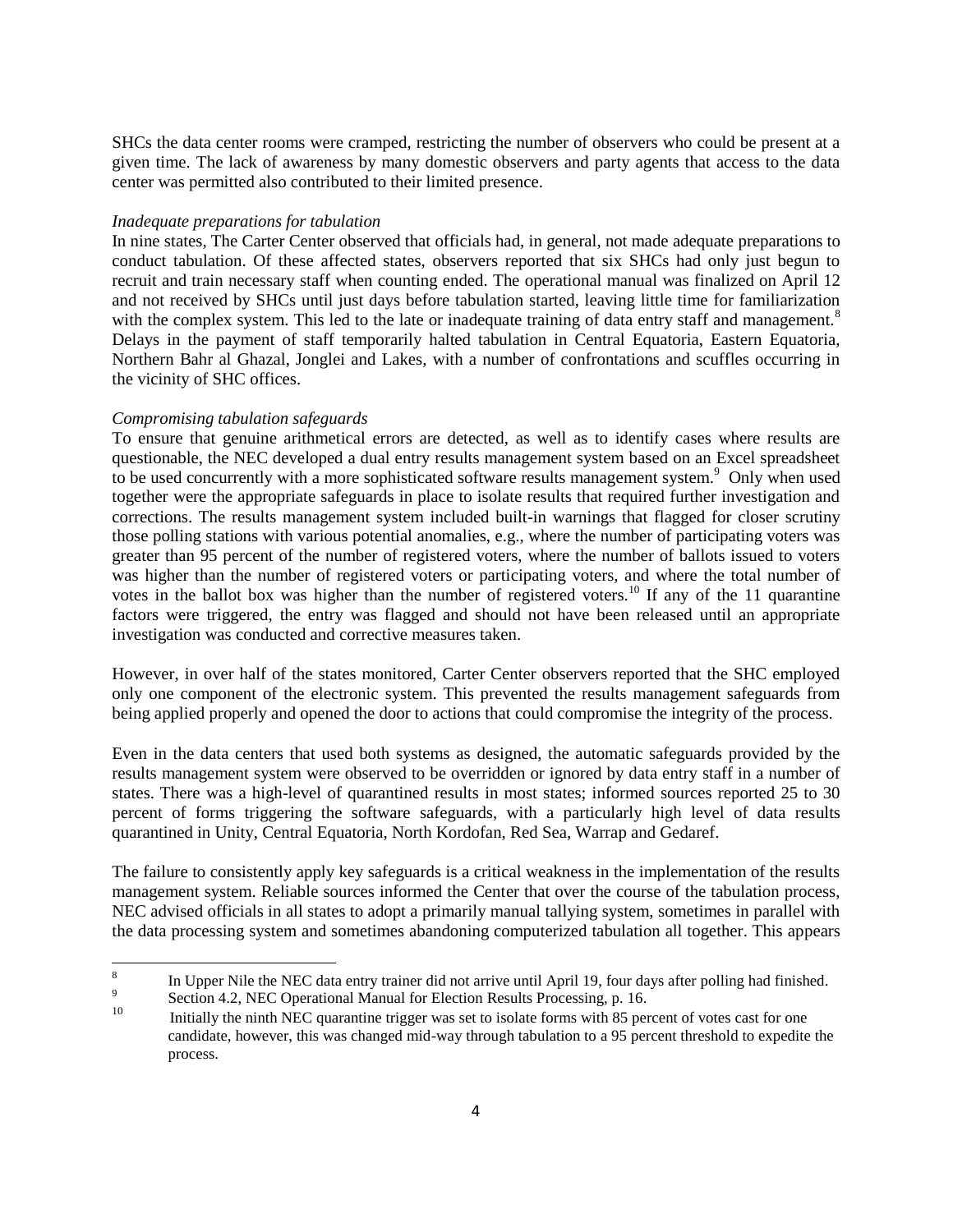to have been motivated by a desire to speed the delivery of preliminary results, as well as frustrations with the high frequency of results that were quarantined due to problematic Results Forms. No instructions, official forms or training was provided for manual tabulation, resulting in a lack of standardization in the process. In Khartoum state, the SHC informed observers that the data entry process had been halted due to serious concerns about the quality of many forms, which led the NEC to intervene and establish a secondary manual tabulation center. At this secondary site, the process was highly chaotic, with counting forms not properly organized, secured or safe-guarded. Observers reported officials tabulating results on loose sheets of paper and crudely constructed forms in most states. The unplanned manual tabulation has undermined the accuracy of the results process. Ideally, results management systems should prevent either the SHCs or NEC from arbitrarily bypassing it without first resolving the discrepancy.

In at least a quarter of observed states, data entry staff were frequently observed altering Results Forms, increasing or decreasing both the number of invalid votes and also the number of votes won by candidates so as to reconcile the figures. This raises serious questions about the accuracy of the results and makes it extremely difficult to track how votes were tallied and how discrepancies were resolved at each data center.

While some changes to Results Forms were made with red pens and initialed to make the editing clear and attributable, in many cases it is impossible to ascertain where and when these corrections were made or by whom, diminishing accountability. $^{11}$ 

The problems reported in the tabulation process indicate a number of areas where the process lacked critical safeguards and transparency, opening the door to manipulation. While many instances can be ascribed to error, in at least seven state data centers Carter Center observers reported a significant number of polling stations with unusual or questionable voting patterns or data that should be investigated.<sup>12</sup> For example, observers noted numerous stations with 100 percent voter turnout, including in Hameish Koreib, Kassala, or where 100 percent of votes were cast for one candidate or party, as was observed in Kassala and Red Sea for the NCP and in Eastern Equatoria and Warrap for the SPLM. In Eastern Equatoria, Khartoum, Unity and West Darfur states, observers noted Results Forms on which the number of participating voters exceeded the number of registrants.

Without the safeguards of the quarantine system, it is much more difficult to detect and investigate problematic polling station results. The NEC should consider isolating stations and constituencies where there are serious questions about the accuracy of the results.

It is understood that polling station results could be excluded from the final results tally with the agreement of the NEC and the returning officer in those cases where significant irregularities have been identified. The NEC operational manual does not clearly define the level of irregularities deemed significant, nor what should be done in order to verify that the results are not fit to include in the final tally. The Center urges the NEC to make every reasonable effort to prevent unnecessary disenfranchisement. To achieve this mandate, a thorough physical investigation of the relevant paperwork and ballots, if necessary, should be undertaken before individual polling station results are excluded.

 $11$ <sup>11</sup> In Warrap, Carter Center observers noted use of explicitly prohibited white-out rather than the required redink pens as required in Section 3.5, NEC Operational Manual for Election Results Processing, p. 14.

<sup>&</sup>lt;sup>12</sup> Initially, the NEC's results management software was set to quarantine forms with 85 percent of votes for one candidate; this was increased mid-tabulation to 95 percent to expedite the process.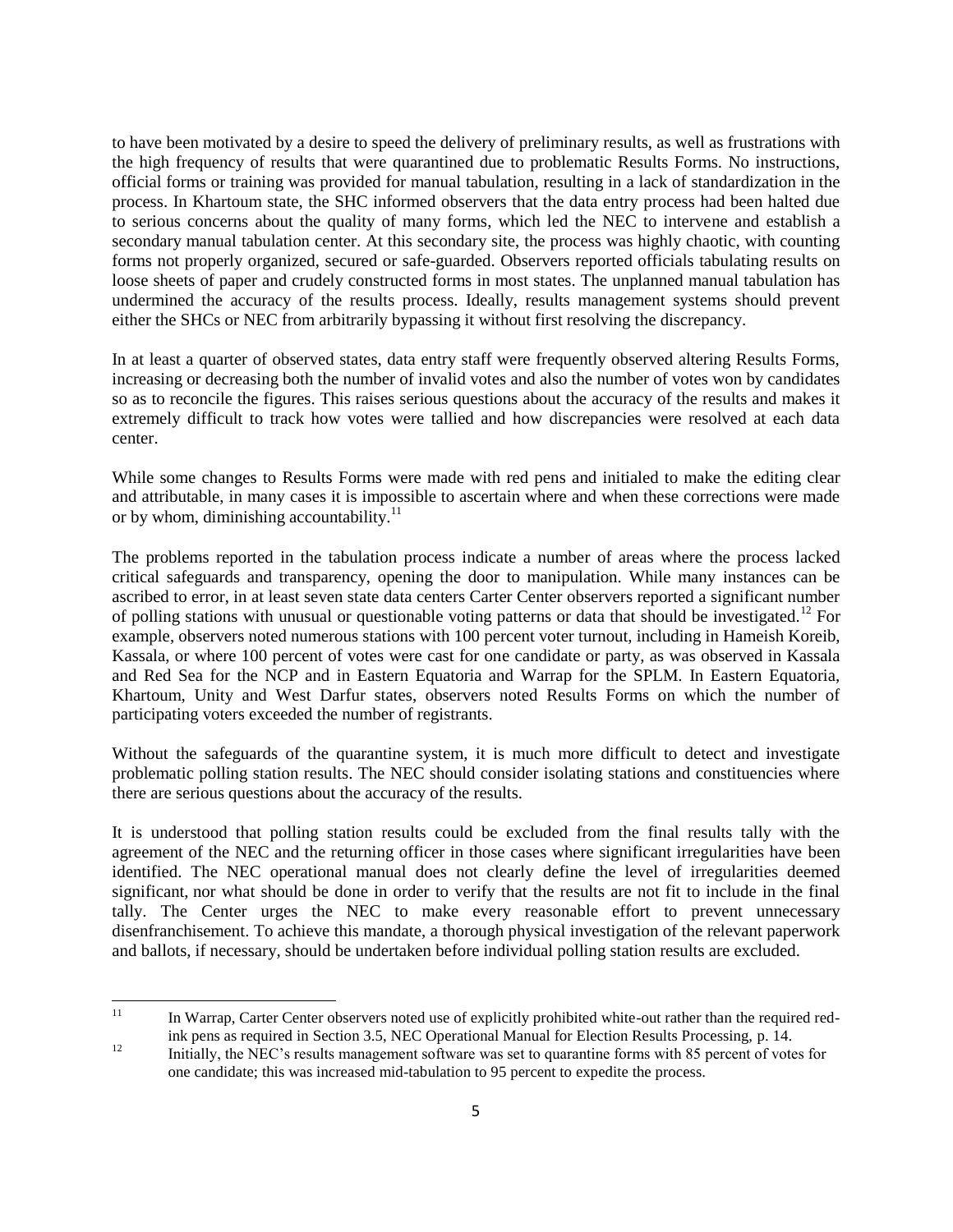#### *NEC review of results before announcement of final results*

Before final results are declared, it is important that the NEC make every effort to ensure that information published is accurate, consistent and comprehensive. Given concerns about tabulation weaknesses across Sudan and unauthorized alterations to candidates' vote tallies on Results Forms, the Center urges the NEC to conduct a thorough internal review of the results reported by the SHCs, especially where results are based on manual tabulation or deviation from standard procedure occurred. This should include steps to: identify and investigate polling stations results that may be incorrect; investigate complaints and allegations of fraud with manual recounts of ballots undertaken where necessary; and investigate any results previously quarantined by the electronic results management system to ensure credibility of and public confidence in the overall results.

#### **Polling Station Level Results**

To enable the public and other stakeholders to verify the validity of the results and to increase public confidence, it is important for the NEC to publish the final results for all elections disaggregated by individual polling stations in national media, the state gazette and on the NEC website. Similarly, the NEC should also release detailed results of all the stations that were excluded from the final tally, along with the reasons for their removal. Further to this, the NEC should consider displaying all Result Forms at the SHCs and NEC. Such steps are consistent with international and regional good practice, in order to meet obligations for access to information and the prevention of corruption.<sup>13</sup>

# **Election Challenges and Appeals**

The results for many electoral offices remain outstanding and will be announced on a rolling basis. In addition, those results already announced are provisional pending the conclusion of the NEA mandated period during which disputes may be filed with the Supreme Court. In accordance with the NEA, Article 81, this complaints period is defined to be seven days from the official date of the declaration of a winner in each specific race. The Court then has two weeks to reach a decision on submitted cases. The development of such deadline for the submission and consideration of complaints is in line with commitments to ensure a timely remedy.<sup>14</sup> However, there is a notable lack of information concerning the appeals process. In order to ensure awareness of legal remedies, the NEC should clarify the appeals procedures and ensure that candidates have the ability and resources to submit necessary complaints. In particular, the Center is concerned that appeals can only be lodged in Khartoum, which increases the financial and logistical burden for candidates in areas far from the capital. The NEC should consider allowing appeals to be submitted after the release of individual polling station results and exercise flexibility in application of the deadline for appeals.

The NEC's provision of a mechanism to receive complaints (via NEC Form 7 Complaints Form) from political parties at the polling stations was welcome. However, observers frequently reported that Form 7's were absent from polling stations, depriving aggrieved parties of their right to lodge complaints and establish a legal record of complaints received. Critically, once Complaints Forms reached the SHCs, no further action was prescribed. Without a systematic process to handle complaints, the utility of the form was reduced to potential evidence for results challenges. The Complaints Form procedure limits recourse to political parties and candidates only, depriving voters, poll workers and civil society of a complaints mechanism. Complaints Forms were unavailable at and inapplicable to the tabulation and data entry process, stripping this critical electoral phase of documented objections. While some Complaints Forms

<sup>13</sup> <sup>13</sup> ICCPR, article 19; UNCAC, Art. 10(a); AU Convention on Preventing and Combating Corruption, Art. 9. African Charter on Human and People's Rights, Article 7; African Charter on Democracy, Elections and Governance, Article 17(2)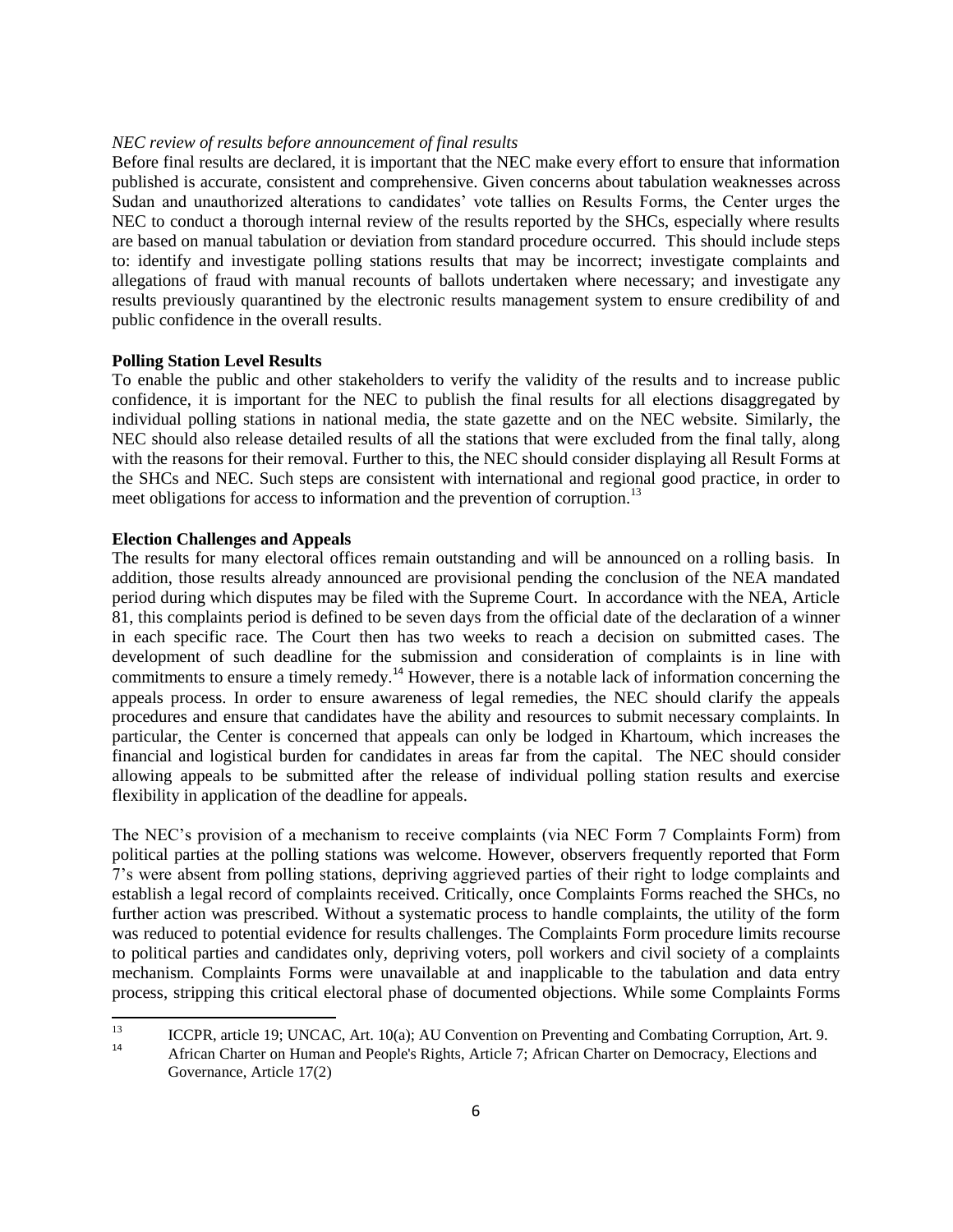led to on site resolution during counting at the particular polling station, the mechanism falls short of guaranteeing the general right to an effective remedy, especially during results processing.<sup>15</sup>

## **Elections to be Re-scheduled**

The Carter Center urges the NEC to undertake preparations for polling in the 40 constituencies where elections were suspended or re-runs are necessary, as well as in the previously delayed elections for Gezira and South Kordofan states as soon as possible. Given previous tensions in South Kordofan, unnecessary electoral delays may add to existing feelings of exclusion. In all areas, steps should be taken to ensure that the quality of the voters lists for future elections are substantially improved, including an increased period of time for public display and correction. Transparent procedures should also be put in place to manage the counting and tabulation of results.

Looking forward, the NEC could help to ensure improved confidence and accuracy of the election results by ensuring proper training of all data entry staff, adherence to established policies and procedures for tabulation and the timely release and public display of results at the polling station level. Moreover, it is important that the Government of National Unity and Government of Southern Sudan work diligently to guarantee the safety and security of polling station and data center staff throughout the process, as well as ensuring that security forces play a constructive role that does not undermine the will of the people.

#### **Major Incidents and Violence**

Beyond the technical and logistical difficulties of the counting and tabulation phases, Carter Center observers noted serious incidents of intimidation, arbitrary detention and violence against election management staff, party agents and citizens.

Government sources estimate that 22 people were killed in fighting between tribal groups in East Jebel constituency in South Darfur,<sup>16</sup> while other credible sources put the figure between 100 and 300. Reports of the number of fatalities and the affiliation of the protagonists are unconfirmed in part because UNAMID human rights investigators did not have access to the conflict area. The Government of Sudan fundamentally has a responsibility to guarantee the security of the person.<sup>17</sup> In addition, restrictions on the freedom of movement also raise questions about the civil and political freedoms enjoyed by Sudan citizens during the elections, particularly in the Darfur region.

Moreover, in Kass constituency, adjacent to East Jebel, additional fighting between the same two groups reportedly stopped polling early. Counting was similarly affected as ballots were counted away from several polling centers due to the security situation.

Carter Center observers also reported a number of instances of violence during counting and tabulation in Western Equatoria. In Constituency 23, Yangiri ballots stored were set ablaze, but the original Results Forms had already been submitted to the SHC, limiting the long term negative impact of this action, in Yeri Constituency 6, however, ballots and Result Forms were burnt prior to transmission and could not salvaged. The destruction of election materials is a cause for concern and an investigation should be

 $\overline{\phantom{a}}$ 

<sup>&</sup>lt;sup>15</sup> ICCPR, article 2(3); Protocol 1 on the Rights of Women, to African Charter on Human and Peoples' Rights, article 25

<sup>&</sup>lt;sup>16</sup> GOS stated the fighting was between tribes while other sources stated it was between Border Intelligence Guards (a government security force largely drawn from one tribe) and armed civilians from other tribes.

<sup>&</sup>lt;sup>17</sup> ICCPR, article 9 (1).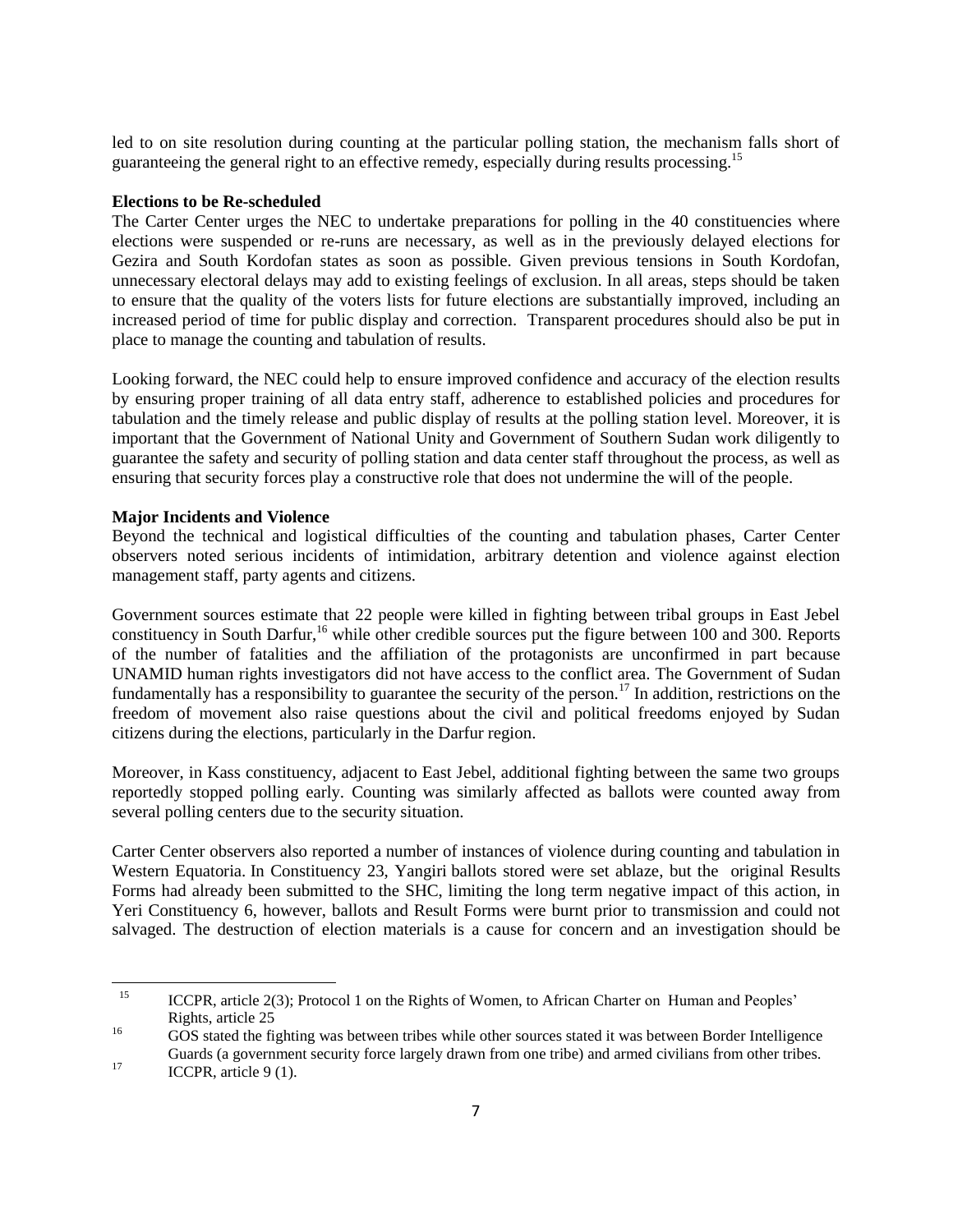undertaken into the circumstances surrounding the fire. The Center welcomes the NEC's announcement to include Yeri Constituency 6 in the scheduled June re-vote.

On April 24, state authorities in Yambio, Western Equatoria state took control of the SHC's premises and the guards, including the personal guards of the SHC Chairman, were replaced by other policemen including soldiers in police uniforms. According to the SHC Chairman, the state committee had neither requested nor been informed about the replacements. The new police force and the SPLA soldiers deployed outside the premises and around the town were not from the local police force. Subsequently, the head of the data center and one of his assistants were arrested by the SPLA and taken to the barracks where they were manhandled. After their release, the two staff members went into hiding. The NEC and Government of Southern Sudan should take steps to ensure that the rule of law is respected and the electoral management staff is not threatened or subject to unlawful detention or arrest.<sup>18</sup>

In Central Equatoria, the Carter Center observed gubernatorial-level Results Forms for polling stations in the four state constituencies of Terekeka County with substantially higher rates (+90 percent) of participation than were indicated by turnout in other areas of the state or for the other executive races (44- 48 percent). In Terekeka, votes appear to have been added to the incumbent governor's tallies, increasing his apparent margin of victory. In a worrying demonstration of interference by the security services, an SHC official reported that on April 27, unidentified armed men forced entry to the SHC offices and warehouse in Juba, and removed computers and the results of the gubernatorial race from 14 constituencies without justification. While a police report has been filed, no satisfactory explanation has yet emerged and a thorough investigation has not yet occurred.

According to Carter Center observers, domestic observers, party agents, and candidates, the elections in Unity State suffered from large-scale intimidation, violence, flaws in administration, and indications of manipulation. Leer and Pariang counties were the most problematic, calling into question the accuracy and integrity of the results in these counties and potentially impacting the result at the state level. Candidates of different political parties from Pariang County also lodged numerous complaints about their agents being chased away from polling stations, the stuffing of ballot boxes, destruction of ballot papers for independent candidates, unsigned Results Forms by party agents, and the continuation of polling after the official closing on April 15, all claims which require further investigation by the NEC. At the state data center, Carter Center observers witnessed the delivery from Pariang County of a significant number of blank Results Forms for the governorship, as well as forms that listed more ballots cast than there were registered voters in the polling station. As in the rest of Sudan, it is important that the NEC release results by polling station in Unity State, and additionally that the steps in the ongoing complaints process are followed diligently and reviewed closely by the Supreme Court.

Also in Unity State, SPLA security forces in Bentiu clashed with protesters immediately after the announcement of results, leading to the death of three people and numerous injuries. The state government in Unity as well as the Government of Southern Sudan should work closely with the security forces to ensure an investigation is opened regarding the killings.

In Northern Bahr al Ghazal, serious irregularities were reported during polling and counting, attributed largely to the incumbent governor and county commissioners. Carter Center observers interviewed a polling station head who was detained during polling by the SPLA and showed visible signs of being beaten. This electoral officer reported more than a hundred other detained polling staff and party agents at

<sup>18</sup> International Covenant on Civil and Political Rights, Article 9; AfCHPR, Article 6.